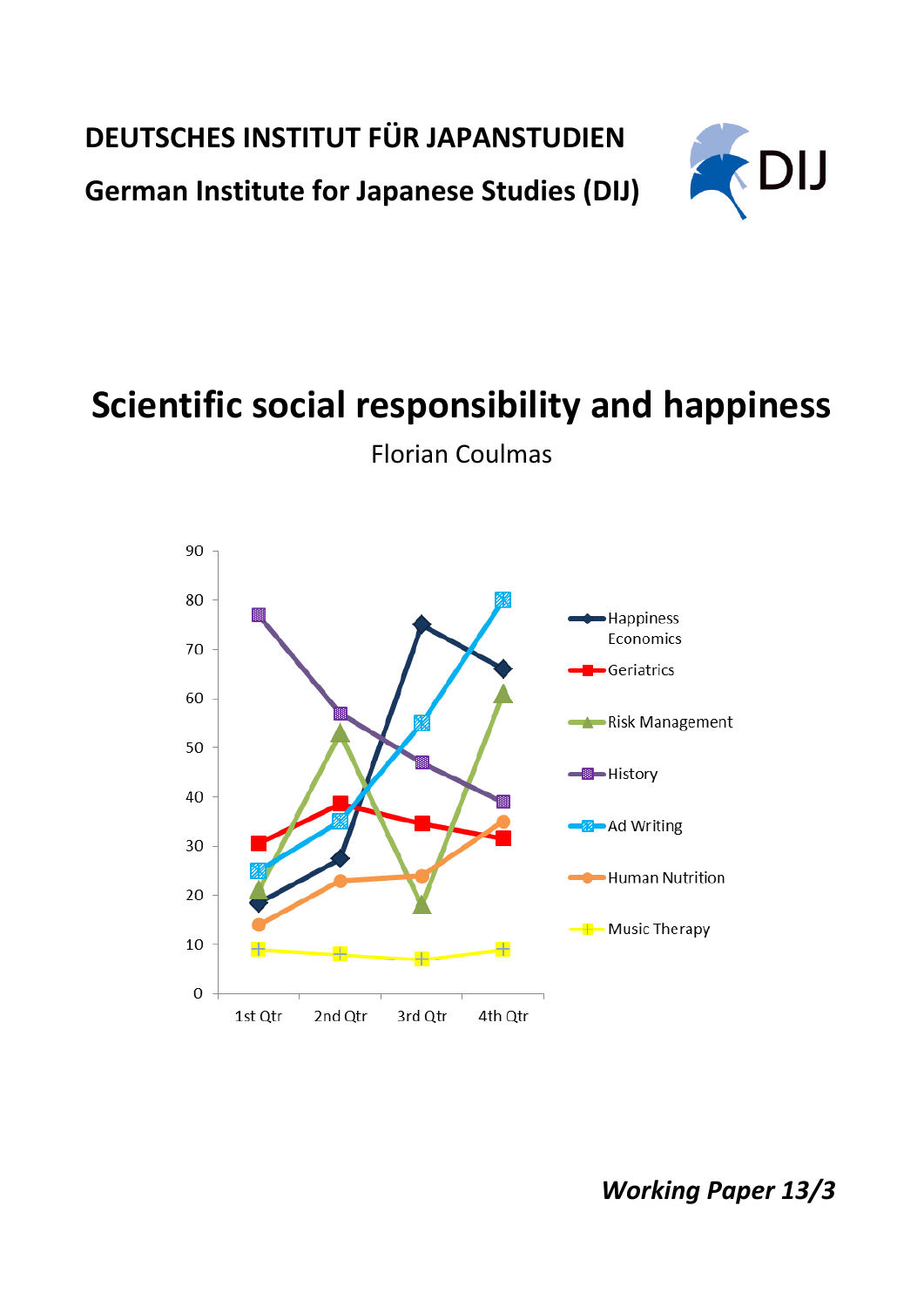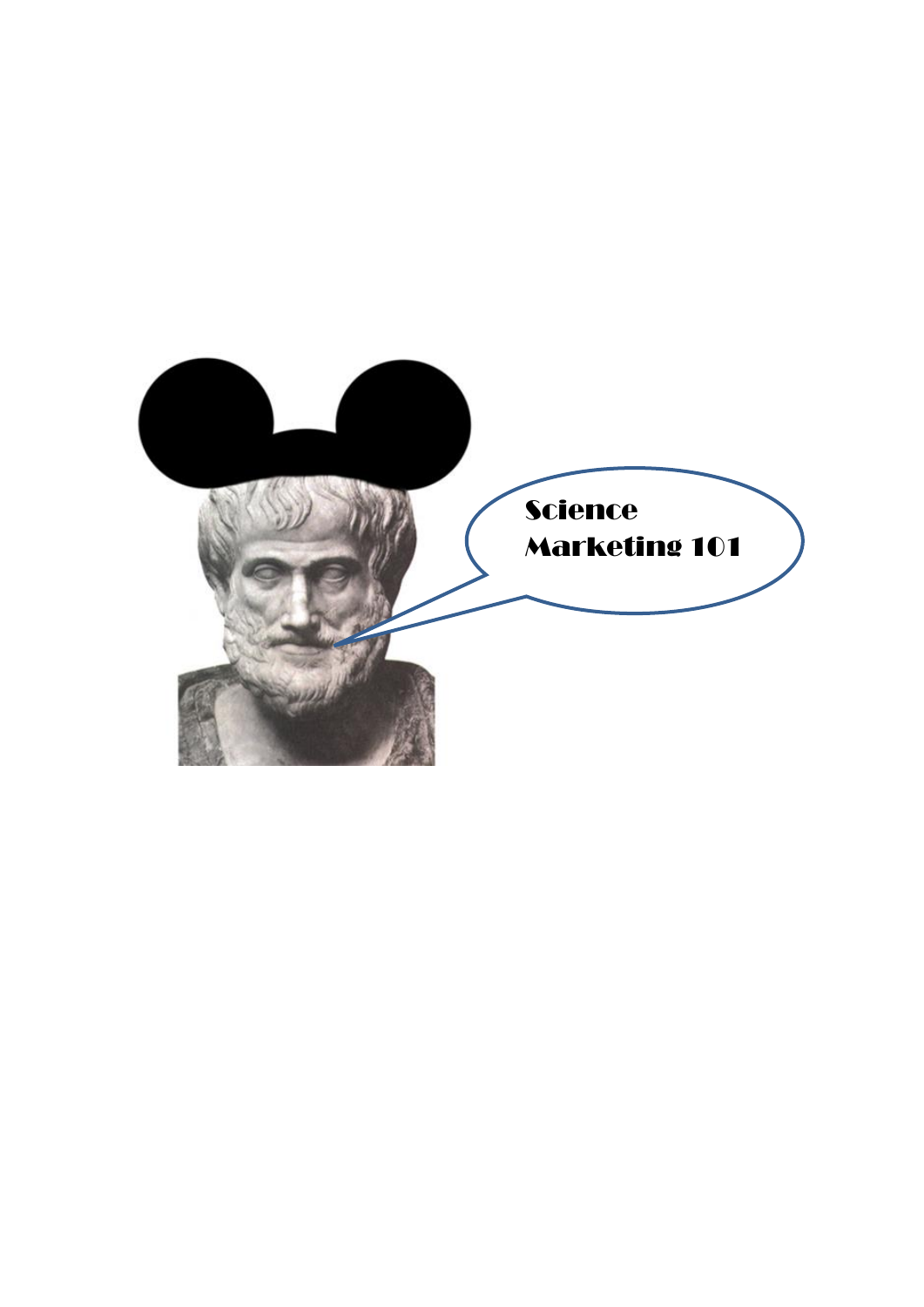# Scientific social responsibility and happiness © Florian Coulmas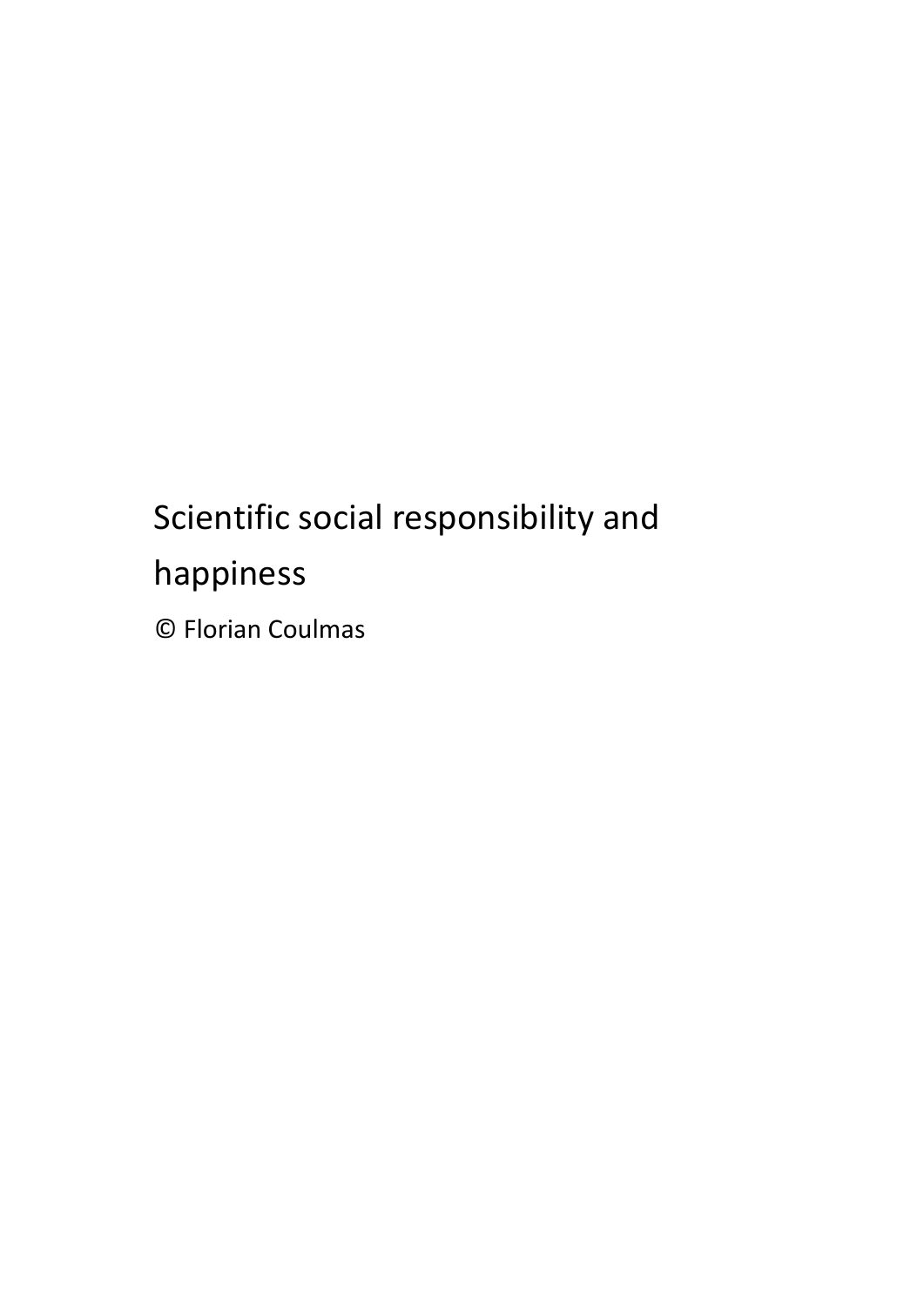Contact author: Florian Coulmas

coulmas@dijtokyo.org

### ドイツ日本研究所

Deutsches Institut für Japanstudien German Institute for Japanese Studies (DIJ) 7-1 Kioicho Jochi Kioizaka Bldg. 2F Chiyoda-ku, Tokyo 102 0094 Tel: +81 3 3222 5077 Fax: + 81 3 3222 5420 www.dijtokyo.org

Place of publication: Tokyo, June 2013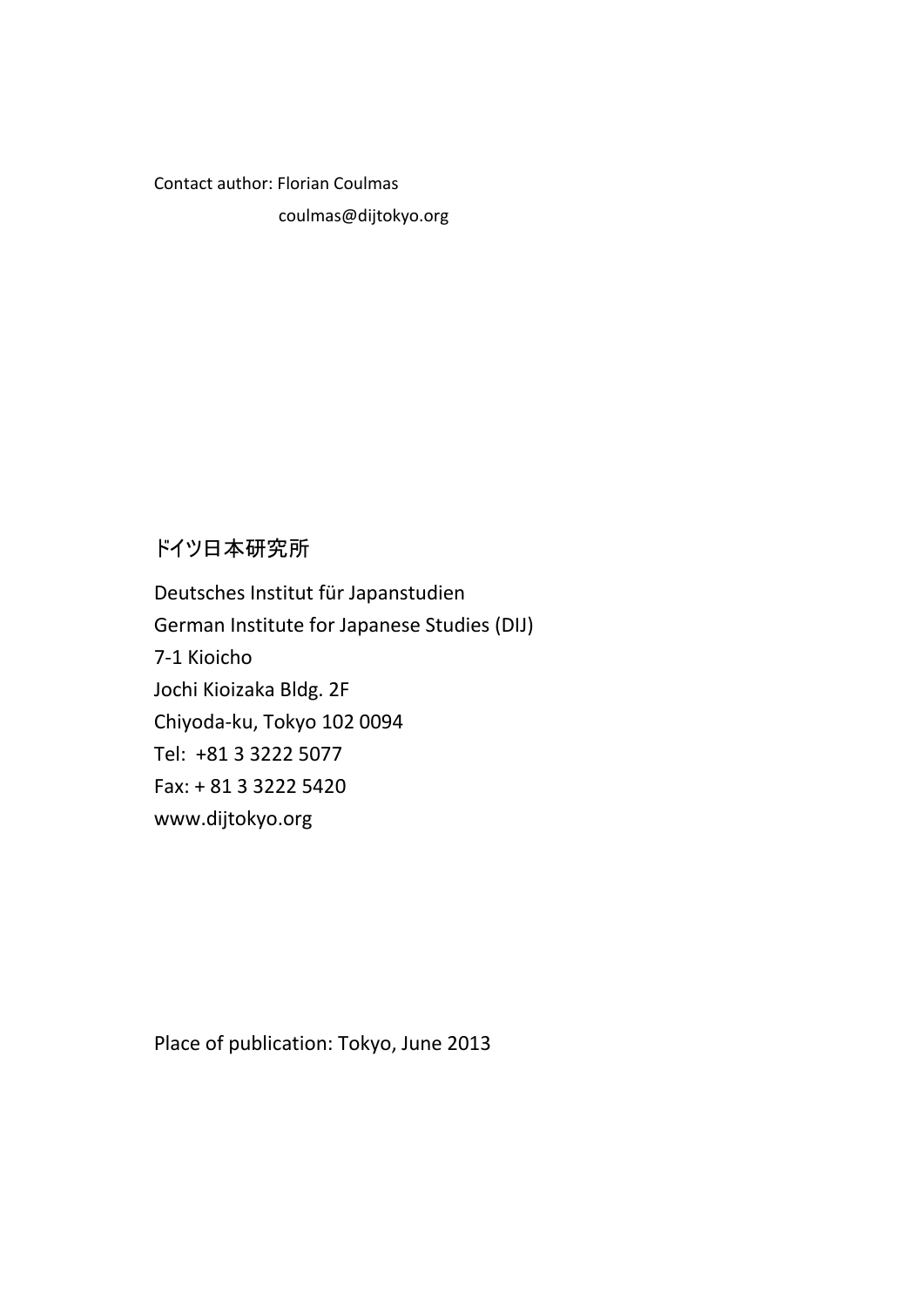#### *Introduction*

This paper presents an argument against submitting to market forces in scientific research. It discusses science as an activity that plays an important role in the process of social reproduction, raising the question of how the objects of inquiry, methods and theories should be determined so as to serve the public good. The scientific study of happiness is adduced as an illustration of contradictions that arise between the imperatives of freedom of science and the free market.

The Werner Reimers Foundation whose 50<sup>th</sup> anniversary we celebrate today is dedicated to the advancement of knowledge in the humanities. I have known the Foundation and benefitted from its generosity many years ago when I was for about a decade a member of an interdisciplinary research team that met here twice a year. At the time, it was very nice that they paid my way and accommodated me here in the beautiful villa. No reason to ask questions. It was self-evident that what we were doing was good – furthering knowledge by means of interdisciplinary exchange and collaboration as stipulated in the mission statement of the foundation – and it was equally self-evident that what the foundation was doing was good – supporting us. Thus two of the issues to be addressed in this conference were there: A non-state actor, the Werner Reimers Foundation, representing civil society engendered happiness on our part. I didn't see it that way then, but it's not a misleading description.

In retrospect some more reflection is warranted. What I did not think about much then is (1) why the Foundation was or should have been in a position to make us happy and (2) why I should be among those the Foundation wanted to make happy. To me it was basically enough to know that I was working hard on certain theories and methods. Somebody should pay for it, and if they threw in a glass of wine in the evening in the library, well, why shouldn't scientists be treated well once in a while?! I did not care much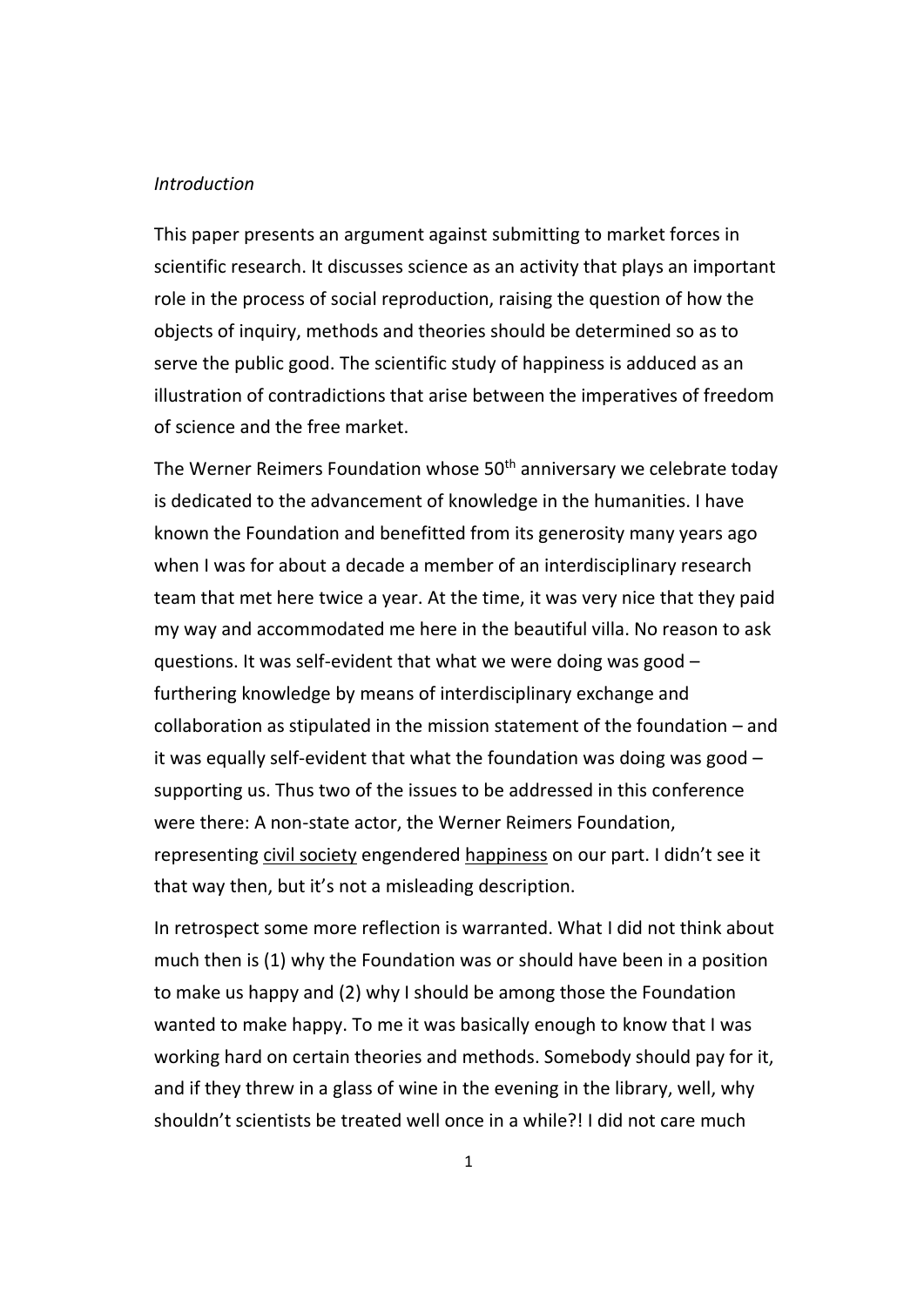about where the money came from. Yes, we all knew that this was a private foundation rather than tax money, but it didn't matter much for our activities. It was a nice ivory tower. I did not spend much thought on how privileged I was.

#### *Responsibility of Privilege*

However, when we think about social awareness, participation and happiness from the point of view of science, this shall be the point of departure. Two questions, thus:

1 Whose happiness is at issue?

#### 2 What should Scientific Social Responsibility consist of?

The first question is easy. Clearly, while it is legitimate to keep one's own wellbeing in mind, the overarching purpose of science cannot be to advance the scientists' happiness, but must be to contribute to the wellbeing of society at large. The general purpose of science is to contribute to the betterment of human life by explaining the forces of nature and finding ways of using them for human benefit (natural sciences); by furthering human understanding of self and others (humanities); and by advancing the comprehension of human action through the analysis of social relations and institutions (social sciences). All the while we must not forget that our knowledge is limited and fallible, or, as Karl Popper put it, 'our aim as scientists is objective truth; more truth, more interesting truth, more intelligible truth. We cannot reasonably aim at certainty' (Popper 1944: 12).

With the second question things become more complicated. Scientists are in a privileged position. They enjoy prestige, deserved or not, authority, and power (Chomsky 1967). We look at scientists for valid answers to complex problems of the day, for science has permeated virtually every sphere of our life. This implies responsibilities, and not only this. Responsibilities also arise out of the nature of what scientists do. It is hardly necessary to point out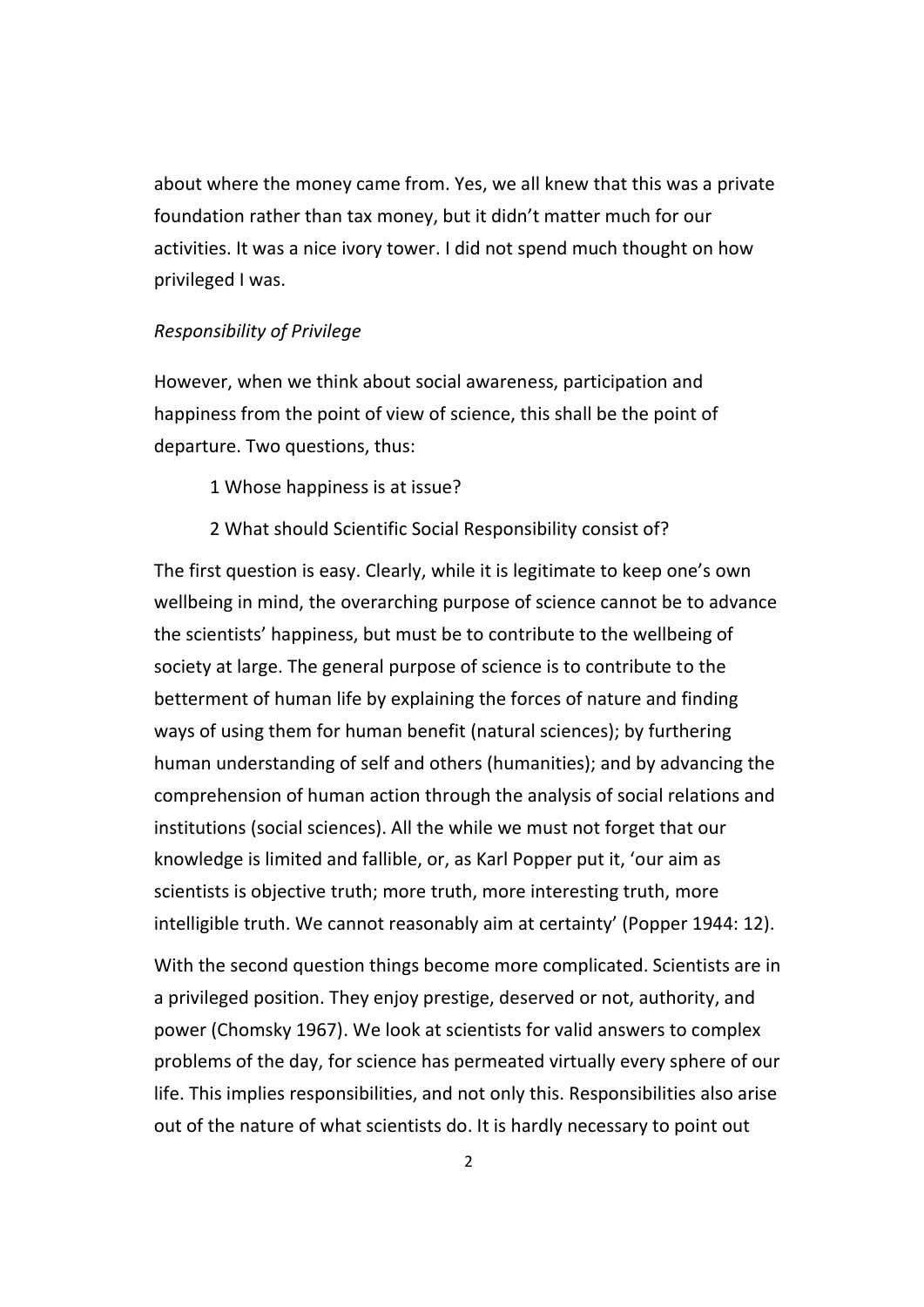that science (and technology) are double-edged swords, solving problems and creating new ones, alleviating ills and creating terrible threats. In the humanities and social sciences there is a temptation to believe that our explorations are less consequential than research on germs, toxic substances and nuclear fission that can have beneficial or deadly effects. However, 'the pen is mightier than the sword' is more than a nice phrase. Even rather innocuous methods such as Critical Discourse Analysis (Fairclough 2003), designed to expose misconceptions and ideologically tinted language, can be turned around. How language is used and abused, how brains are washed (Taylor 2006), how people are indoctrinated (Moore 1996), how their wants are stimulated or created (Bornstein, Pittman 1992), how crowds are controlled (Olson 1965), how social networks are formed or disrupted (Christakis and Fowler 2011); these are problems that fall squarely within our fields of expertise.

The general problem is that of Pandora's Box: Results of scientific research no matter in which field often have unanticipated consequences (Merton 1976). Since nowadays humanity devotes an unprecedented amount of energy to research and the risks involved seem greater than ever before, it is not surprising that many voices are raised demanding greater accountability on the part of scientists, as the knowledge society is taking shape. At the same time, Kant's dictum, *Sapere audé!* 'Dare to use your own intelligence!', the battle-cry of the European Enlightenment, implies as the precondition of its realization a maximum of freedom to do research. This has been taken to heart widely and turned science into the formidable force it is today.

In this country and in many others scientists enjoy a high level of freedom to do research (although we should not be oblivious to the fact that much money is spent on research carried out shrouded in secrecy, by companies that do not want to forego their business advantage, and governments that commission research for military purposes). For all of us who are active in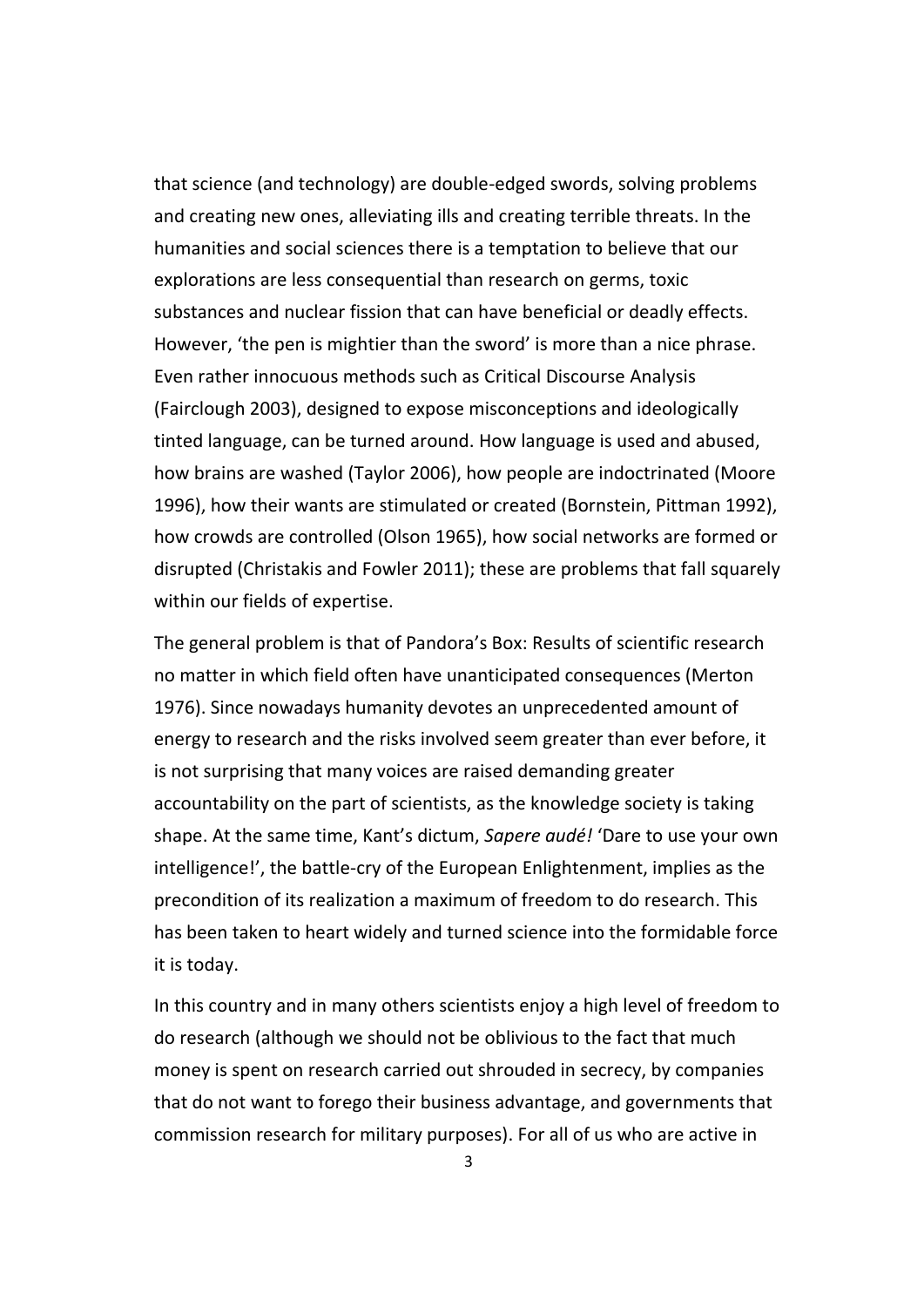scientific research the freedom we are granted is essential; and sanctuaries where it can be acted out such as the Werner Reimers Foundation are much appreciated. By creating this foundation Werner Reimers set an admirable example as it were of *Corporate Social Responsibility* – *avant la lettre*. For us as scientists defending the freedom of research is an important task for *Scientific Social Responsibility*, although not the only one. It is useful to this end to ask ourselves why CSR became an issue in public discourse in recent years. By way of a hypothesis to be discussed I propose the following answer: CSR has become an issue because markets do not engender socially responsible behaviour.

#### *Scientific Social Responsibility*

Science is not static or isolated from society. It is part of the process of social reproduction, changing as society changes, responding to the needs of society and transforming society by satisfying these needs or producing knowledge that affects them in other ways. In general, the ideal of enlightenment implies that scientific research should and does produce knowledge that is needed for the public good. However, the public good is nothing specific, but is itself variable. Thus, while at one time research with military applications is seen as an irrefutable social need, at others antiageing products are perceived as serving the common good. Who is to be the judge? Since science is a highly specialized field of knowledge and practice working within more or less hermetic networks and using forms of language that outsiders do not understand (Martin, Veel 1998), only science itself can assess the internal quality of research, but it cannot set priorities. Since science lives of resources provided by society, society has a legitimate interest not just to know, but to control what science does, that is, what kind of knowledge it produces.

Today, the educated public is able to voice its own expectations of scientific research and enter into a dialogue with the exponents of science,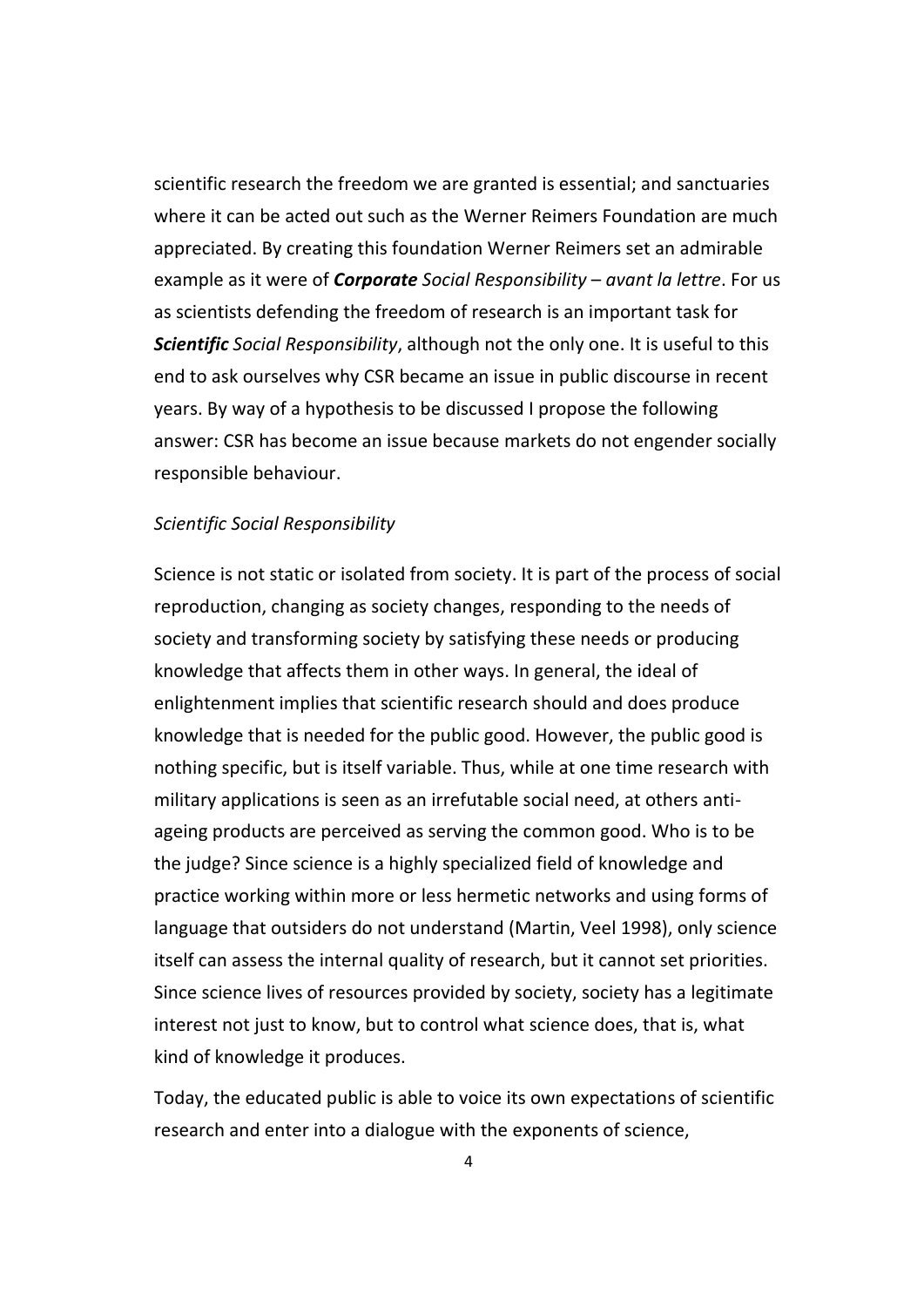represented, for instance, by media that specialise on popularizing the findings and desiderata of future research. Science, while ever more specialized and inaccessible without proper qualification, is, therefore, also less isolated from the rest of society than it was at the time when scientists felt compelled to assert their independence from government and church. This seeming contradiction is part of the frame condition of doing science in our day, and it implies a greater degree of social responsibility than under conditions of 'pure science and disinterested curiosity'. The boundary between science and society has become more porous (Novotny 2006).

This contradiction is only partly resolved by the system of peer review; only partly because the scientific peers, too, are not isolated from society, its norms, demands, and rewards (Smith 2006).

A fundamental problem is that of unanticipated consequences of scientific research mentioned earlier. The Enlightenment commitment to knowledge presupposes self-determined autonomous individuals who are responsible for the consequences of their actions. Should this include unanticipated consequences? If not, shall no one be responsible for them? Or shall society at large be made accountable for every conceivable fallout from scientific research? In effect this is what happens, certainly where major consequences are at issue. Since inventions and discoveries, new theories and insights can change the world and not necessarily for the better, some scientists argue: Theories and results are produced in the abstract, freely and without pressure, they are published in accordance with the requirement of science to progress in an open and disinterested way, and applications are thus taken out of the hands of individual scientists.

In some countries, the freedom of science enjoys constitutional protection. For instance, article 5 of the German Fundamental Law states that "Art and science, research and teaching are free", and article 33 of the Italian Constitution likewise affirms that "The arts and sciences as well as their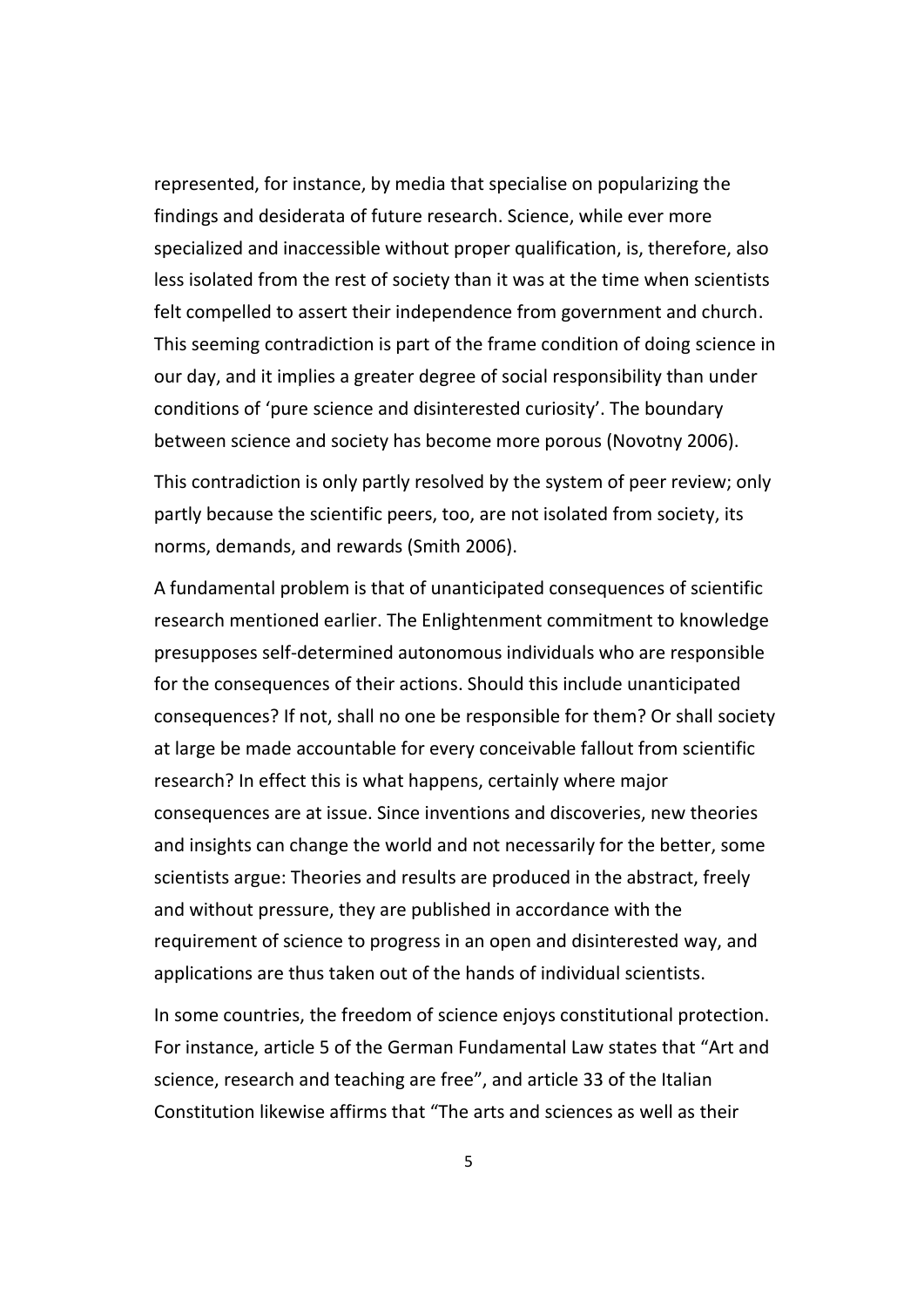teaching are free." This does not mean that 'anything goes', although Feyerabend's (1975) anarchistic theory of knowledge is right to assert that science cannot be run according to a fixed canon of universal rules. Still, scientists have to abide by the law, like everybody else, and act according to ethical standards which, however, once again are not immutable. At the present time, many researchers will interpret the requirement of the freedom of science in the service of the betterment of humanity in such a way that scientific research should

- be conducted without interference by political or business interest;
- make its results public;
- procure data and other relevant information by means of ethical methods only;
- submit proposals and results to scientific peers.

This raises the question of standards. In the introduction to the Chinese edition of *Against Method* Feyerabend made the following pertinent observation about the history of science.

Successful research does not obey general standards; it relies now on one trick, now on another; the moves that advance it and the standards that define what counts as an advance are not always known to the movers. Far-reaching changes of outlook, such as the so-called 'Copernican Revolution' or the 'Darwinian Revolution', affect different areas of research in different ways and receive different impulses from them. A theory of science that devises standards and structural elements for *all* scientific activities and authorizes them by reference to 'Reason' or 'Rationality' may impress outsiders – but it is much too crude an instrument for the people on the spot, that is, for scientists facing some concrete research problem. (Feyerabend 1993: 1)

If Feyerabend is right, it is problematic to rely on rationality alone as a guide to setting standards of what scientific research should and shouldn't be allowed to do in pursuit of the common good. But what else is there? As more elaborately and profoundly than anyone else Habermas (1968) has discussed, there is interest. Science, being a social subsystem, is subject to various requirements, incentives and demands other than the pursuit of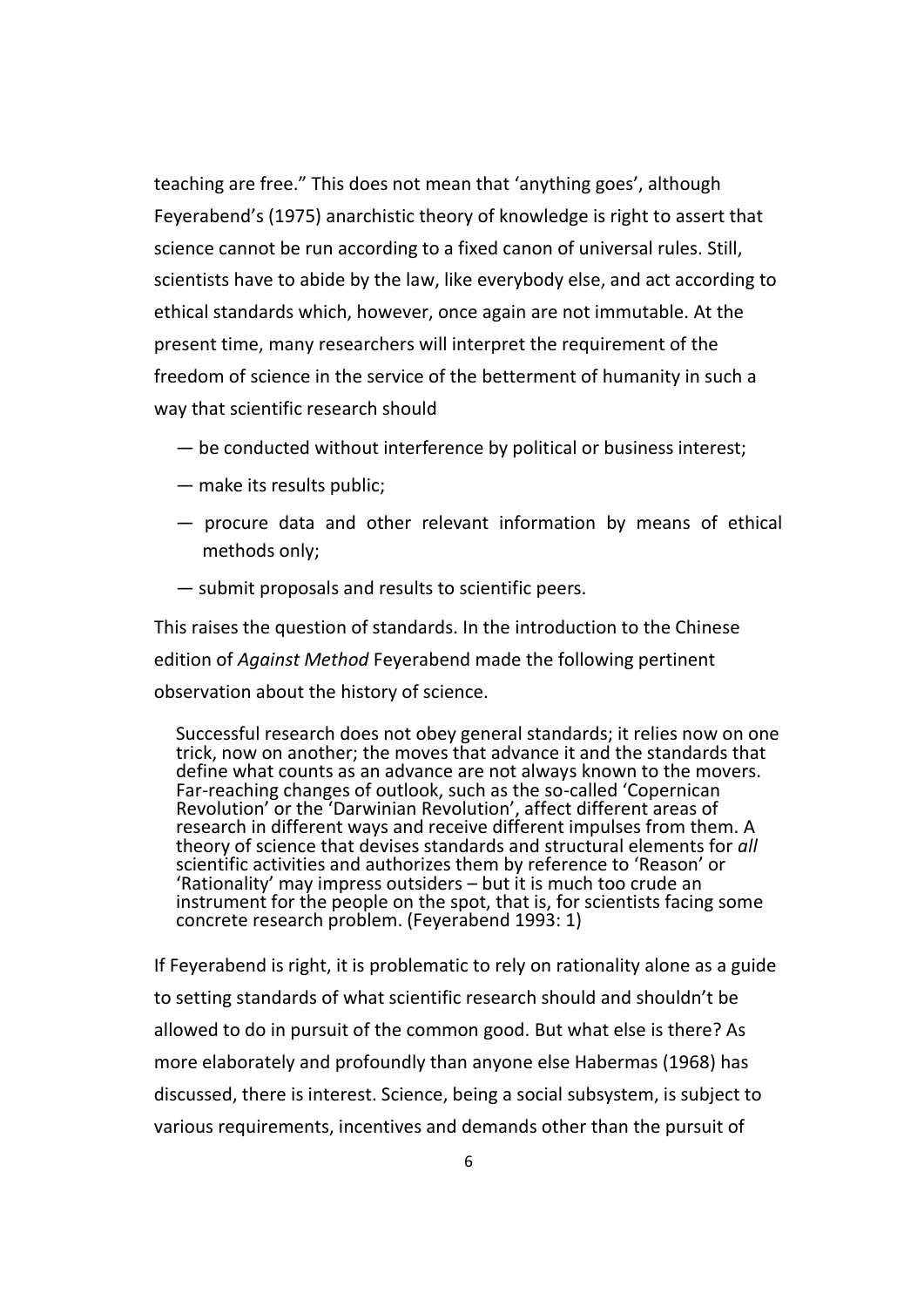truth. In modern society the autonomy and freedom of science, although widely acknowledged as the most important prerequisite of advancing knowledge, seems to be breaking down and is, maybe, obsolete already (Bok 2003). Government and business have a stake in science in that by the logic of capitalism they must maximise the return on their investment. This is a contradiction that, perhaps, can be tempered (by the peer review system), but never completely overcome. Research on a topic that for a long time did not seem amenable to scientific research at all furnishes an instructive example, that is, research on happiness.

#### *Science and the Study of Happiness*

The scientific study of happiness is an outgrowth of the enlightened conviction that everything can be made an object of scientific study, be it by means of empirical investigation, be it by introspective reasoning. Proper analysis of data obtained from people's reports on their *subjective* experience yields a measure of *objective* wellbeing, in spite of the fact that serious doubts have been cast on the validity of theories that assume that society is composed of rational utility maximising actors. Even irrational behaviour and decisions, it is argued, can be studied rationally. The following quote from one of the texts that paved the way for the scientification of happiness exemplifies well the high expectations we have come to set into science as a means of problem solving:

A combination of methods will eventually be available to characterize the objective well-being of individuals and groups, to determine the true nature of adaptation to new circumstances, to assess enjoyment and suffering in different settings, and to provide a criterion for the evaluation of economic and social policy. (Kahneman 1999: 22)

However, the scientific study of happiness can also be considered an epiphenomenon of the crisis of capitalism that is evident as soon as we open the newspaper. It grew out of and has underscored the insight that markets are not the solution to all problems and may, indeed, aggravate certain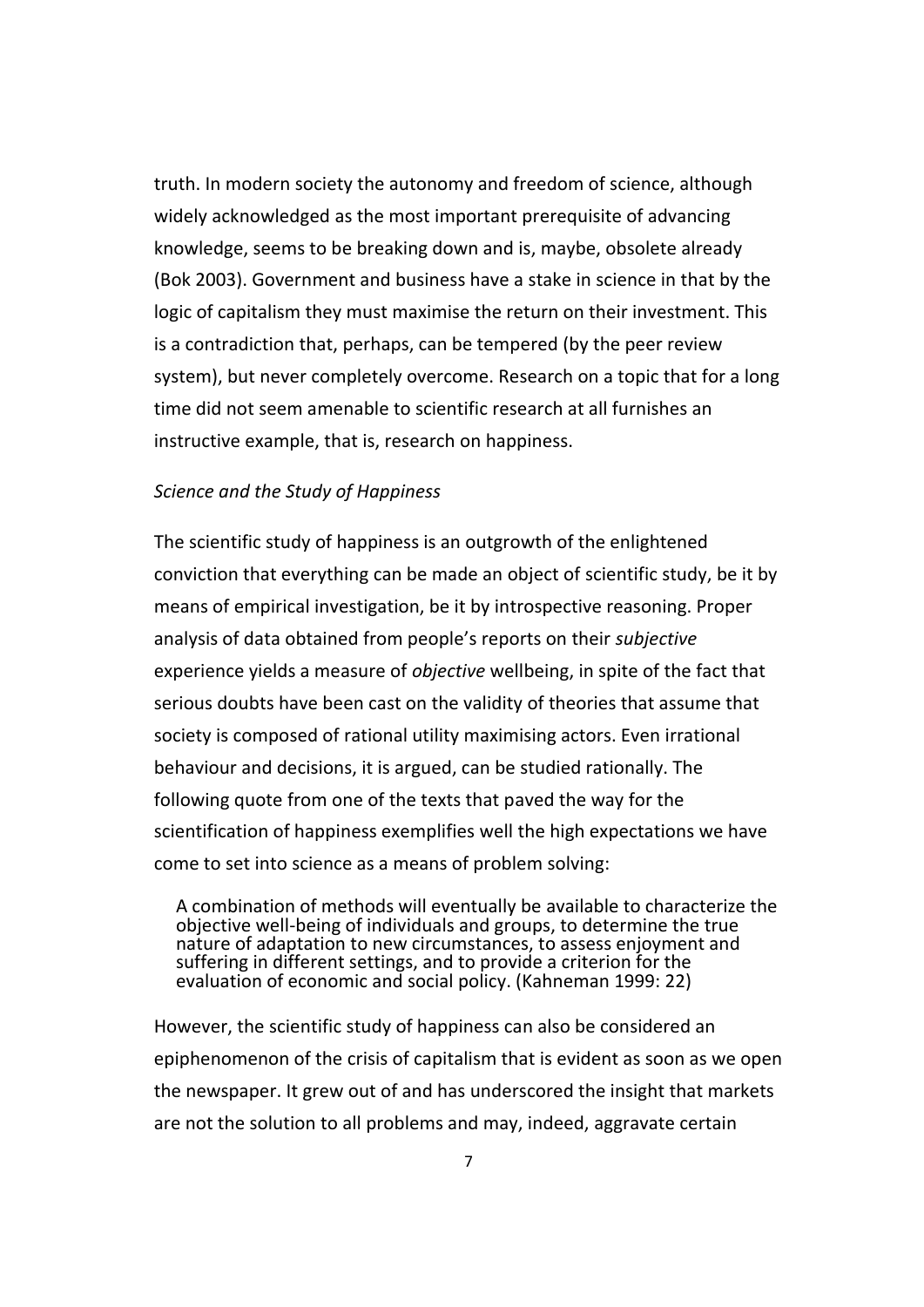problems. It is an irony of history, or at least of the history of science, that at the very time when the insight is gaining ground that the free market as an action field of equal, fully informed rational beings is a fiction far removed from reality (Sen 2008), that at this very time science itself is being made to submit to market forces to an ever greater extent. Put differently, scientists behave more and more as producers, distributors, sellers and consumers of marketable cognitive contents rather than as inquisitive seekers of knowledge. I consider this a contradiction of mature capitalism.

For lack of a better solution to the problem of determining what the actual contents of scientific research should be, what objects should be studied, what methods applied, what kind of knowledge produced, many applaud this development and support market-conform and market-driven behaviour in scientific research. Not only that; that scholarly pursuits should be organized like a market appears as the natural order of things. It seems almost forgotten that the market has not always been the arbiter of science. In the Western world people have become accustomed to the marketization of many domains of life – cult, art, education, sports, health, wellness, ageing – to the extent that this is no longer questioned as the proper ordering principle for these spheres of life.

The marketization of science, too, has progressed significantly over the past several decades (Mok and Lo 2002). Is this problematic? Upon reflection it is clear that in other periods of history science was much less exposed to what nowadays are called market forces, in other words that the commodification and commercialization of scientific research is contingent upon our time and a particular form of social organization. The point at issue is not turning back the clock. To think that this were possible would just be a gross misunderstanding of how science and society evolve. It must also be acknowledged that in many respects the market of knowledge has been spectacularly successful, certainly in economic terms. However, as scientists we have an obligation to reflect on what we are doing, and this includes the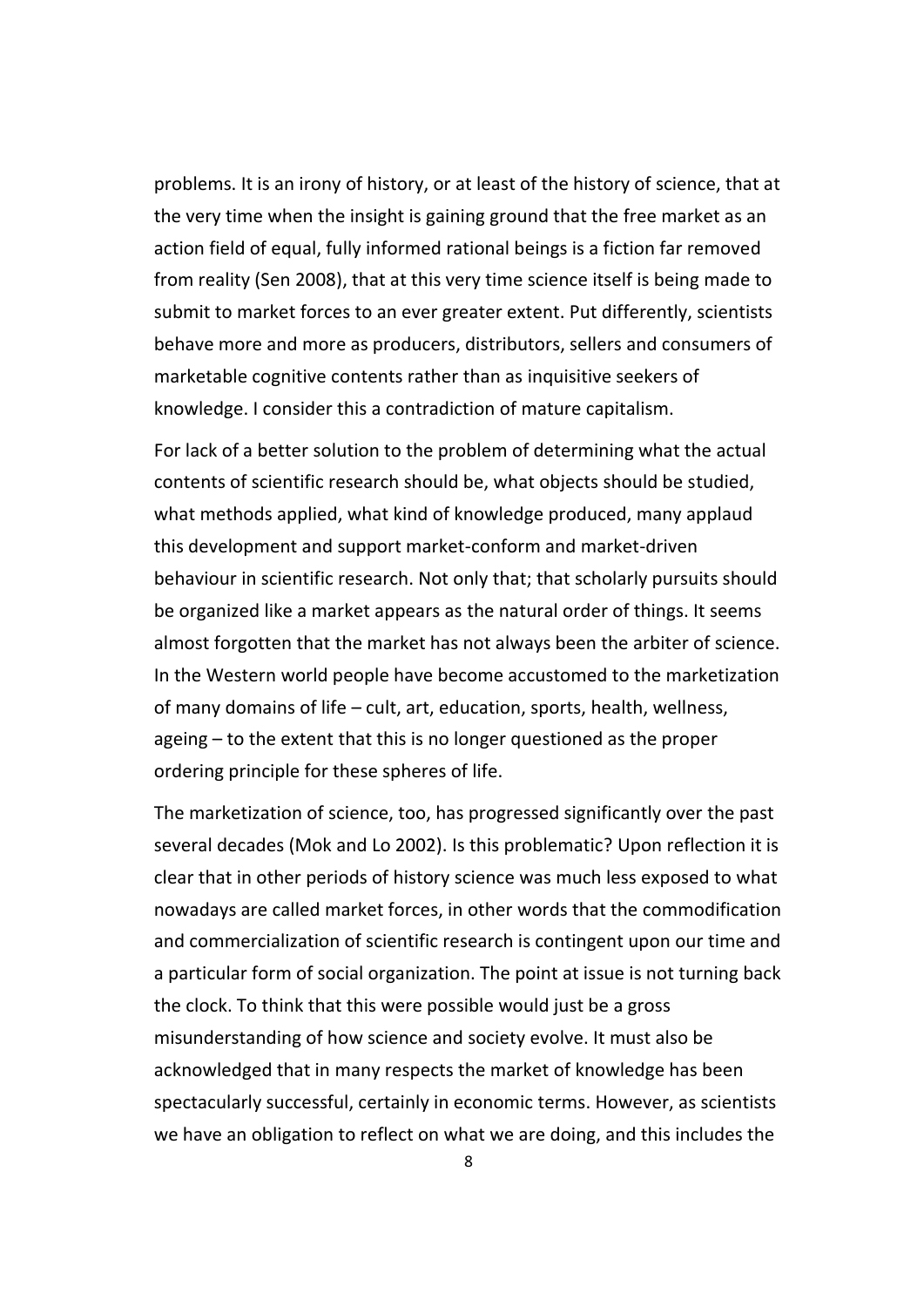obligation to try to understand the forces and structures that influence our behaviour, and to take note of the fact that reasons for doing science that cannot be reduced to cost and benefit, such as curiosity, the desire to help others, and to make the world a better place, are being marginalized, if not corrupted, by the profit motive.

#### *Freedom of scientific research under market conditions*

One important question is how the freedom of science, which is held to be crucially important for the advancement of knowledge, fares under the conditions of mature capitalism. First, funding. No funding agency, private or public, commits any financial resources to research without condition. The peer review system is designed to ensure that the distribution of funds for research is based on criteria of scientific merit alone; however, the history of science teaches us that this is an ideal at best approximated. Scientists have often been unable or unwilling to recognize the merits of methods, theories and objectives that deviate too far from what they have learned and internalized as 'the rules of the game'. And competition between rivals for the better truth which, supposedly, guarantees that superior products will prevail, is no panacea. Quoting Julian Huxley, (Barber 1961: 601) points out that '"authorities," "disciplines," and "schools" […] do more to interfere with the work of the scientific spirit than all its enemies.'

Next, results. The free use of research results is curtailed in many ways, by copyright, patents and other laws regulating intellectual property rights, not to mention researchers' self-interest. What is more, research that is owned by industry is often biased. How the tobacco industry withheld information regarding health effects of its products is one well-known example (Advocacy Institute 1998). That medical tests sponsored by the pharmaceutical industry 'are more likely to produce results that flatter the sponsor's drug' (Goldacre 2012: x) is another. Since in both cases research has been carried out by parties with a stake in the results this should,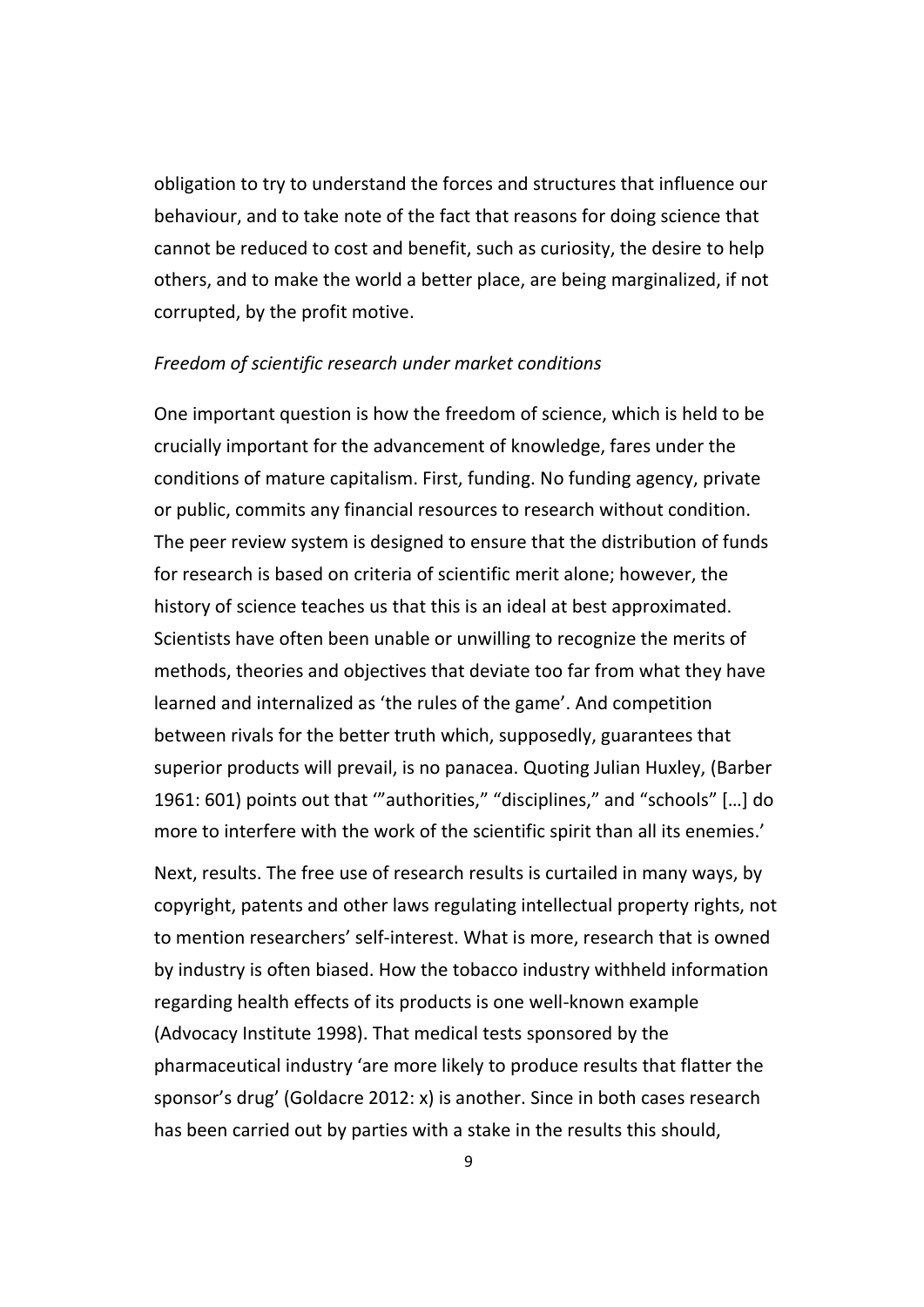perhaps, not surprise us; however, it should alert us to the risks involved in making scholarly activities subservient to the logic of capital. The ideal of advancing wisdom for the sake of humanity is not easily reconcilable with the market as an ordering principle and the question of whether or not or to what extent market-driven behaviour should determine scientific research has no easy answer. However, one powerful argument against the free reign of market principles in science is as follows.

Market apologists, ever since Adam Smith, argue that under conditions of complete freedom markets would lead to complete equality and no profit. With regard to access to scientific knowledge this is an attractive argument, but it is not borne out in reality. For one thing, there are no free markets and, for another, the most market-oriented societies are also the most unequal ones.

The ideal market presupposes the same self-determined rational individuals who make informed choices with their own self-interest in mind that Kant urged to step out of their self-caused ignorance and 'dare to think'. However, much ink has been spilt to demonstrate that people, even if they think, do not only think, but are also moved by passion, have values, traditions and irrational beliefs. What is more, markets do not work like that. Ideally market participants would act rationally on the basis of objective and exhaustive information about the products that are being traded; but in the real world market choices are based on fantasy, allusion and misrepresentation. Business does not want consumers to make the best choice, but to buy their products. This does not mean that market participants are bent on deceiving others, but that markets are a mechanism that generates profit (even if it is win-win) rather than truth. This is one reason why markets predicated on rational choice cannot be relied upon for the solutions of all problems, but not the only one. Another reason is that there are important choices that markets do not offer, such as,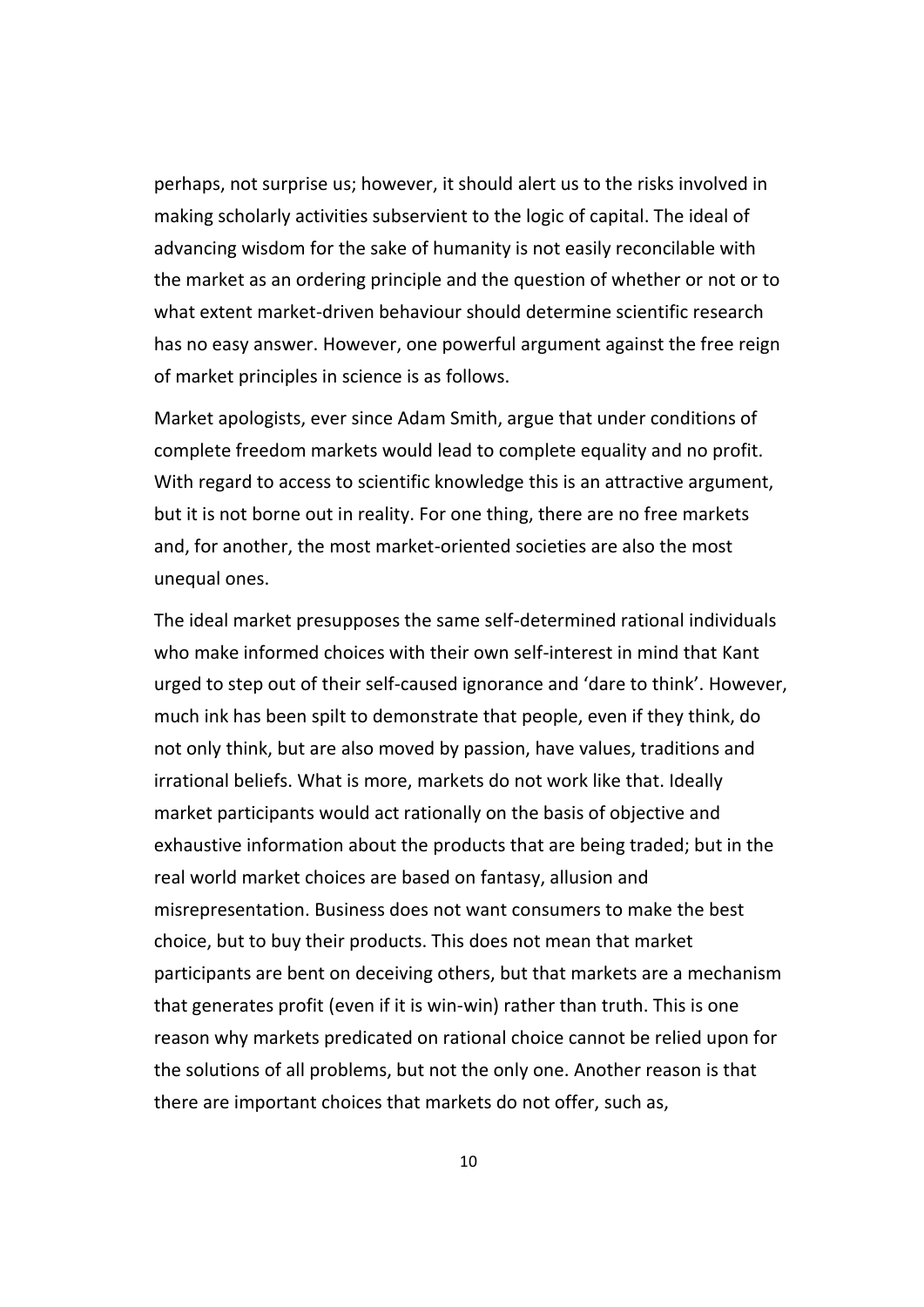- a public health insurance system;
- public transport;
- public pension funds;
- a public education system, including higher education and scientific research.

In short, markets do not produce common goods, and in the event that they do, they do not allocate them evenly. Moreover, markets are not disinterested and never were. They are biased to certain outcomes and, therefore, unsuited for determining scientific agendas and what happens with scientific results once they have been published. Yet, it is in the direction of market forces that many scientists, research institutes and science management agencies are moving, as contributing to economic growth seems to be replacing the quest for truth as the primary purpose of institutions of higher learning. The dangers are obvious, or are they not?

#### *Resist the marketization of science!*

The marketization of science is a reality. There is a premium on research that sells. Not only do scientists who compete for funding think about their 'sales points' – 'Don't be shy, if you don't say that you're brilliant, nobody else will!' – they will likely also shift their attention, however unwittingly, to research projects that have a potential in the competitive market of science. In this way, Kant's plea 'Dare to think!' is being disfigured to a more prosaic 'Dare to think marketing!' There is a real danger that the relationship between knowledge and publicity gets perverted. To be sure, great discoveries and theoretical breakthroughs should be made public and get recognition, but attracting recognition by means of good publicity must not be the goal.

The new media are luring scholars into paying attention and trying to attract attention to stylishly packed research projects that may turn out not to be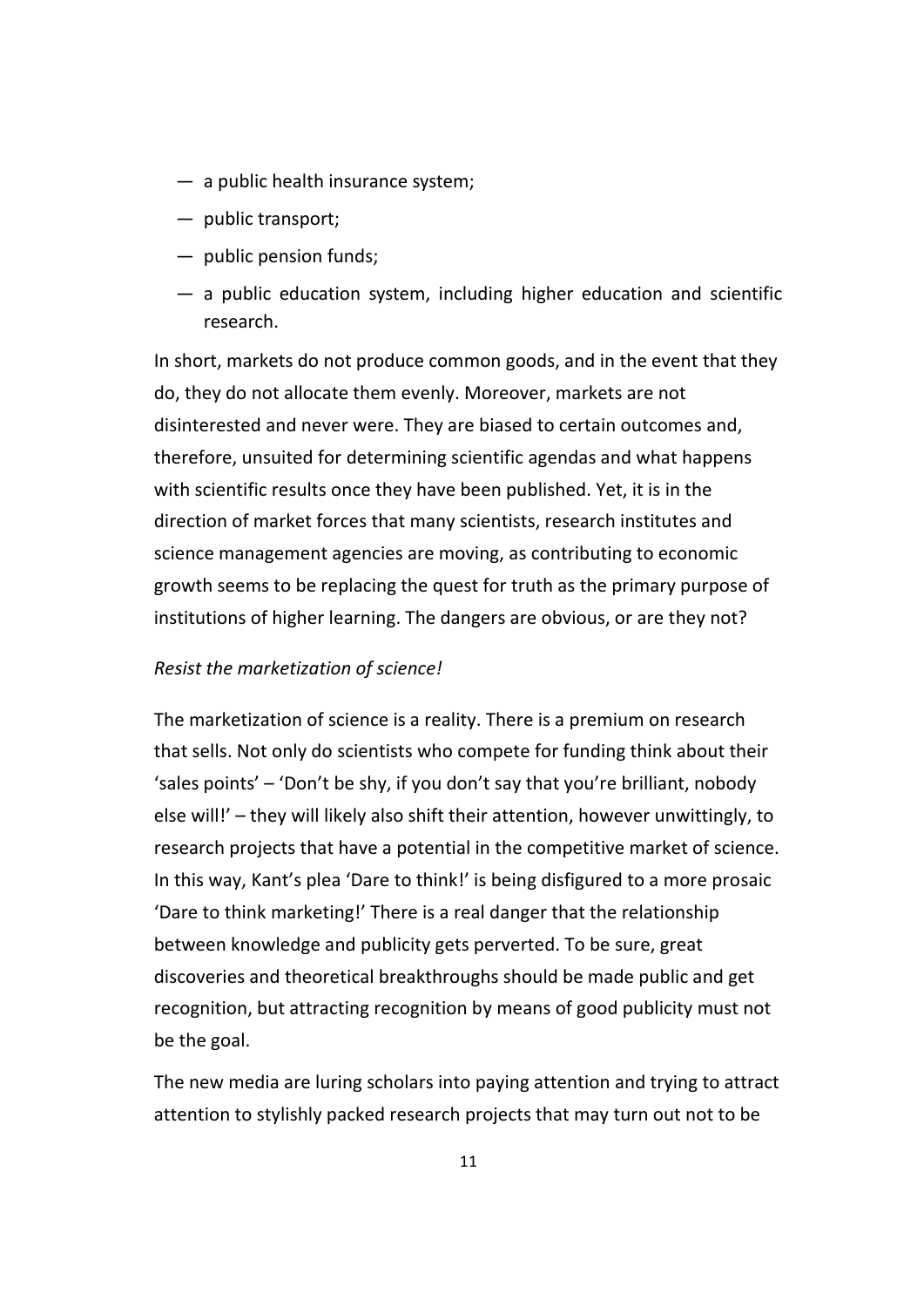so sensational after all. Even though the pace of progress in science is no more measured in minutes today than it was in Kant's day, scientists are encouraged to twitter and update their Facebook pages daily, and many need no encouragement. The peer review system, it is argued, will ensure that quality is not undermined by focussing too much attention on glamorous presentation. But if this is really so, why bother with glitzy PR in the first place!

Does reason need persuasion? Or, conversely, does persuasion need reason? The logic of consumer capitalism is marketing (Bauman 2007). Should this be the logic of science, too? I think not, and not just because it is frivolous, but because it is potentially dangerous. Markets respond to the demand of the moment and, if unchecked by anti-trust laws, tend to produce dominant market players or monopolies. Markets don't think. No market tells us, for example, that we had better not overfish the oceans. It only tells us that, if we continue to do so, prices for blue-fin will go up. The risks involved are systematically underestimated. The problem is, again, with unanticipated consequences. Our knowledge is limited. If only for that reason we should resist the marketization of science, because we know that markets are not free but biased by vested interest as well as ignorance.

Because science produces its own problems, that is, challenges and risks brought about by the solutions to other problems, control mechanisms to reduce negative effects of research on the common good are difficult to design. However, scientists should resist the temptation to leave this to the market, for markets do not guarantee that the best product succeeds or that negative developments are corrected. The underlying logics of markets and science are not just different but opposed to each other. By way of conclusion, let me summarize the main points that argue against the marketization of research as five, admittedly crude opposites: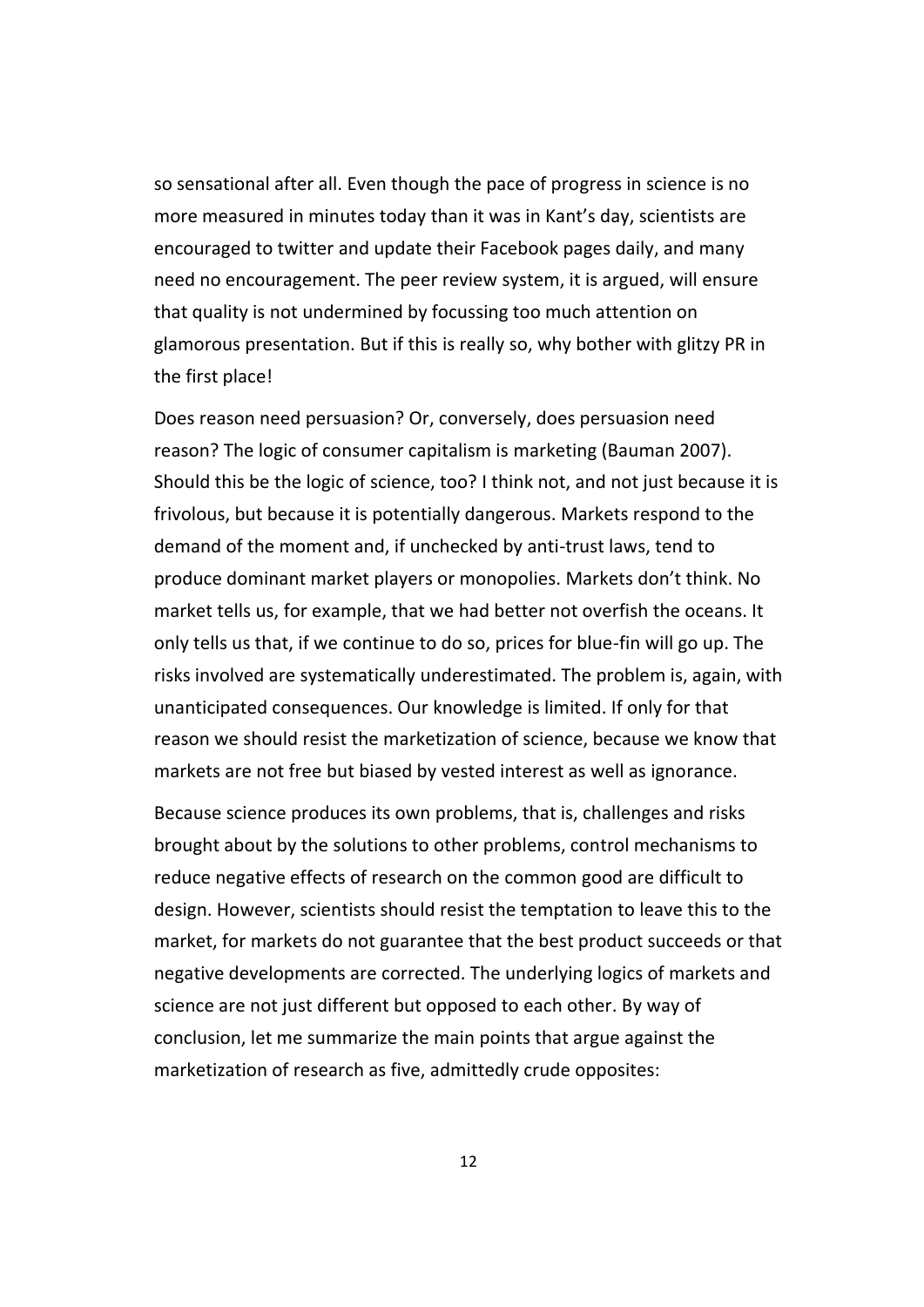| <b>Market</b>                 | <b>Science</b>                                               |
|-------------------------------|--------------------------------------------------------------|
| 1 Markets have no morality.   | Science should serve the public<br>good.                     |
| 2 Markets permit deception.   | Science wants to reduce deception.                           |
| 3 There are no free markets.  | Science strives for freedom<br>(from ignorance).             |
| 4 Markets reward appearance.  | Science puts a premium on truth.                             |
| 5 Markets lead to domination. | Science thrives on enabling different<br>paths to knowledge. |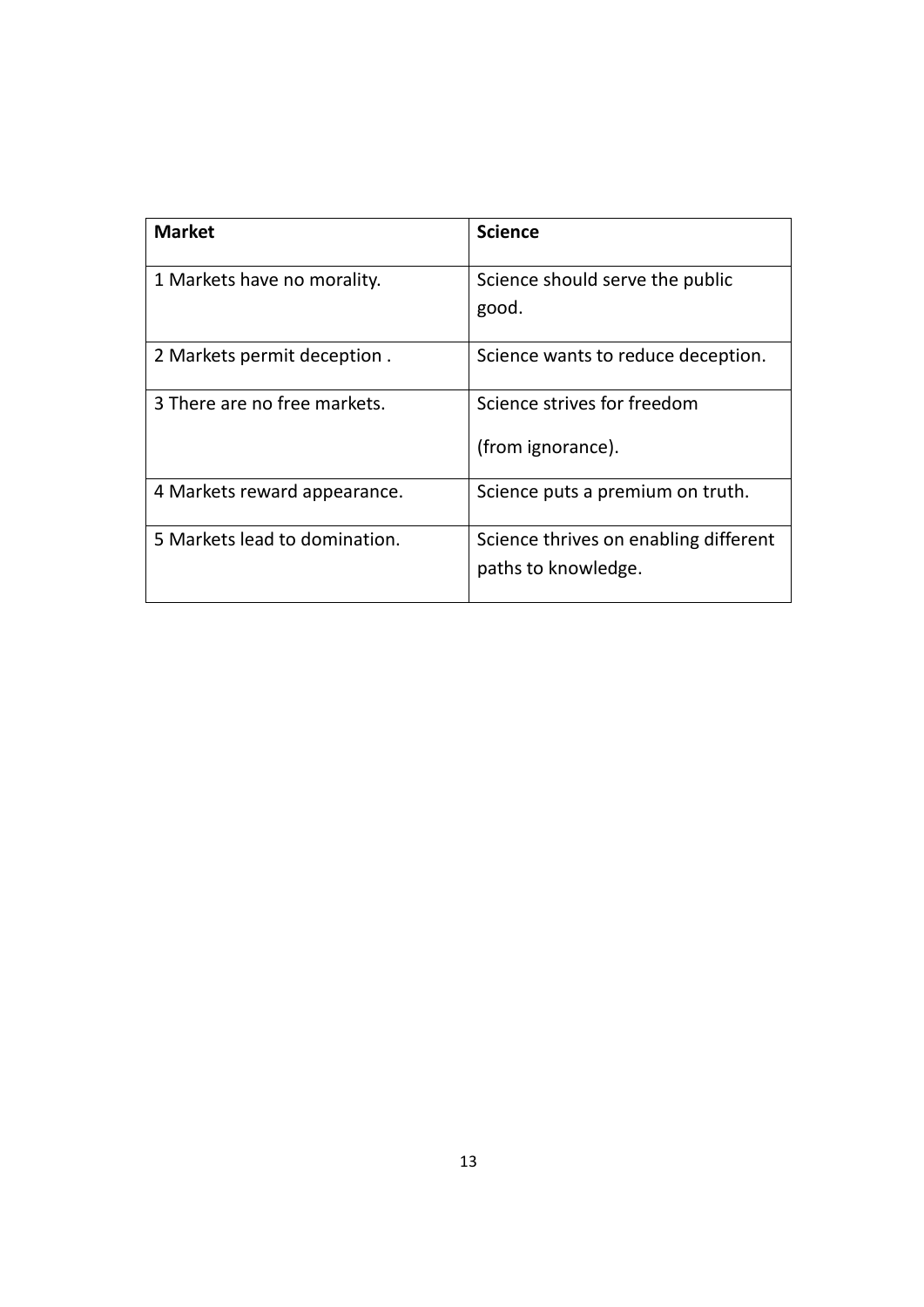#### *References*

- Advocacy Institute. 1998. *Smoke and Mirrors: How the Tobacco Industry Buys and Lies Its Way to Power and Profits*. Washington, D.C.
- Barber, Bernard. 1961. Resistance by scientists to scientific discoveries. *Science*, vol. 134, 596-602.
- Bauman, Zygmunt. 2007. *Consuming Life*. Cambridge: Polity Press.
- Bok, Derek. 2003. *Universities in the Marketplace: The Commercialization of Higher Education*. Princeton: Princeton University Press.
- Bornstein, Richard and Thomas S. Pittman (eds.). 1992. *Perception without Awareness: Cognitive, clinical and social perspectives.* New York: Guilford Press.
- Cabré, M. Teresa. 1998. *Terminology: Theory, Methods and Applications.* Amsterdam: John Benjamins.
- Chomsky, Noam. 1967. The responsibility of intellectuals. *The New York Review of Books,* February 23.
- Christakis, Nicholas and James Fowler. 2011. *Connected: The Surprising Power of Our Social Networks and How They Shape Our Lives*. New York: Little, Brown and Co.
- Fairclough, Norman. 2003. *Analysing Discourse: Textual Analysis for Social Research.* London: Routledge.
- Feyerabend, Paul. <sup>3</sup>1993. *Against Method*. New York: Humanities Press.
- Goldacre, Ben. 2012. *Bad Pharma: How drug companies mislead doctors and harm patients.* London: Fourth Estate.
- Habermas, Jürgen. 1968. *Erkenntnis und Interesse.* Frankfurt: Suhrkamp.
- Kahneman, Daniel. 1999. Objective happiness. In: D. Kahneman, E. Diener and N. Schwarz (eds.) *Wellbeing: Foundations of Hedonic Psychology*. New York: Russell Sage Foundation, 3-25.
- Martin, James R. and Robert Veel (eds.). 1998. *Reading science: Critical and functional perspectives on discourses of science***.** London: Routledge.
- Merton, Robert K. 1976. *Sociological Ambivalence and Other Essays.* New York: Free Press.
- Mok, Joshua K.H. and Eric H.C. Lo. 2002. Marketization and the Changing Governance in Higher Education: A Comparative Study. OECD, *Higher Education Management and Policy*, Vol. 14, No. 1.
- Moore, Timothy E. 1996. Scientific consensus and expert testimony: Lessons from the Judas Priest trial. Skeptical Inquirer, vol. 20.6.
- http://www.csicop.org/si/show/scientific consensus and expert testimony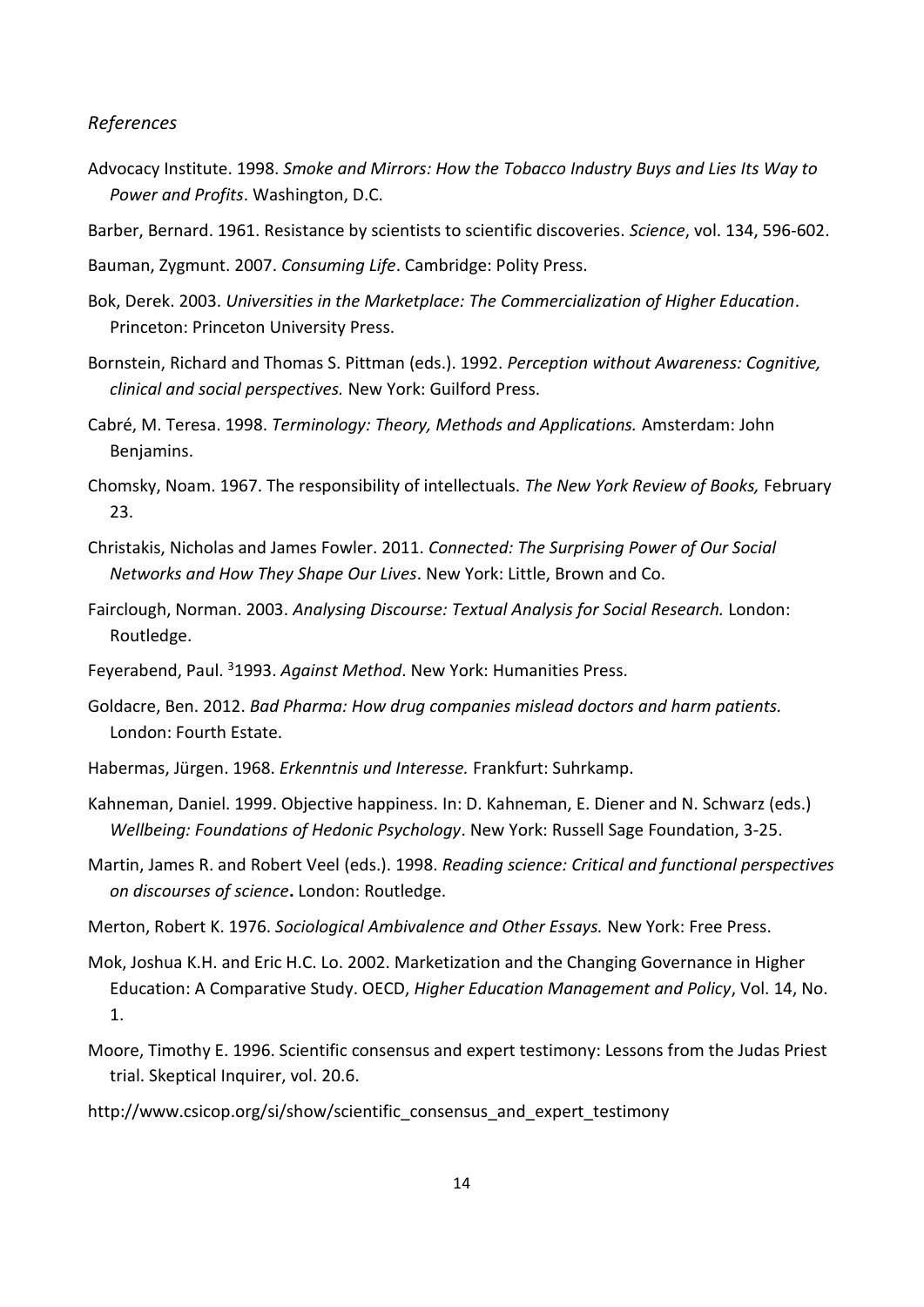Novotny, Helga. 2006. Wissenschaft neu denken: Vom verlässlichen Wissen zum gesellschaftlich robusten Wissen. In: Heinrich-Böll-Stiftung (ed.) *Die Verfasstheit der Wissensgesellschaft*. Münster, 24-42.

Olson, Mancur. 1965. *The Logic of Collective Action*. Cambridge, Mass.: Harvard University Press.

- Popper, Karl. 1984. Auf der Suche nach einer besseren Welt: Vorträge und Aufsätze aus dreißig Jahren. München: Pipter. [*In Search of a Better World. In Search of a Better World. Lectures and Essays from Thirty Years*. London: Routledge, 1994].
- Sen, Amartya. 2008. "Rational behaviour", in: *The New Palgrave Dictionary of Economics*, 2nd Edition.
- Smith, Richard. 2006. Peer review: a flawed process at the heart of science and journals. Journal of the Royal Society of Medicine, 99, 4: 178-182.
- Taylor, Kathleen. 2006. *Brainwashing: The Science of Thought Control.* Oxford: Oxford University Press.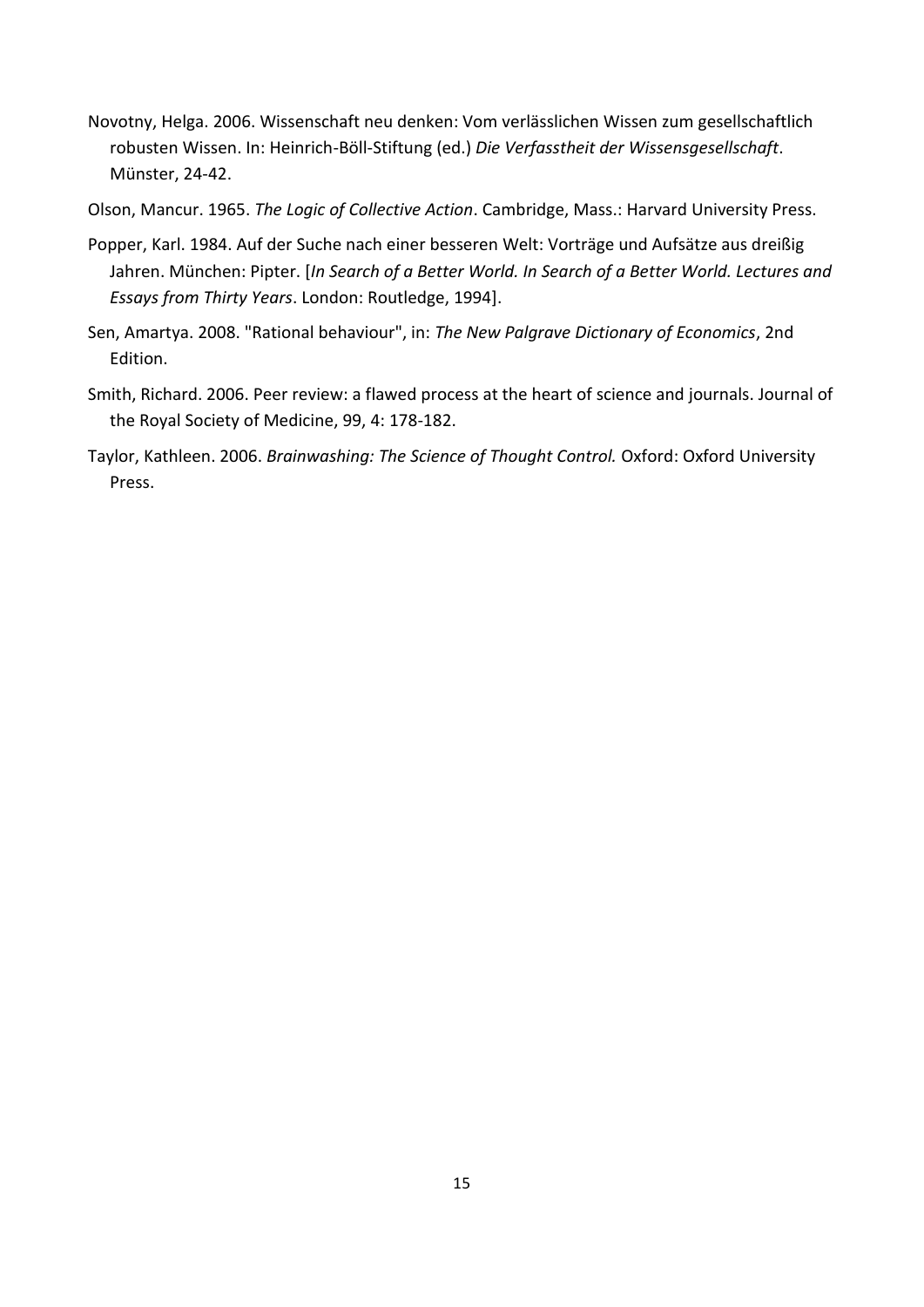#### **DIJ Working Papers**

In 1994 the DIJ launched a series of working papers intended to convey the preliminary results of our ongoing research. Many DIJ Working Papers can still be accessed from our website (www.dijtokyo.org).

- 00/1 René Haak: Von der Mechanischen Technologie zur Produktionswissenschaft. Ein Beitrag zur Entstehung und Entwicklung der Wissenschaft vom Fabrikbetrieb im deutschen, amerikanischen und japanischen Kontext.
- 00/2 Jörg Raupach-Sumiya: Reforming Japan's Corporate Governance System: Will the Markets gain Control?
- 00/3 Jochen Legewie: Control and Coordination of Japanese Subsidiaries in China Problems of an Expatriate-Based Management System.
- 00/4 Jörg Raupach-Sumiya: Chinese Firms as Emerging Competitors Challenges for Japan's Industry.
- 01/1 René Haak: Produkt- und Prozeßinnovationen in der Produktion Schlaglichter auf die Entwicklung der japanischen Fertigungstechnologie
- 01/2 René Haak: Kooperationsmanagement der japanischen Industrie in der Globalisierung
- 01/3 René Haak: Market Leadership in the Chinese Automobile Industry Strategic Management in a Dynamic Environment
- 01/4 René Haak: Internationalization of Japanese Companies. Recent Strategies towards China -A Theoretical Approach –
- 02/1 René Haak: Internationalisierung Herausforderung an das japanische Management. Der Wirtschaftsraum Mittel- und Osteuropa
- 02/2 René Haak: Strategy and Organization of International Enterprises. German-Japanese Business Cooperation in China
- 02/3 Harald Conrad: Towards a New Public-Private Pension Mix in Japan
- 02/4 Sven Saaler: Pan-Asianism in Meiji and Taishō Japan A Preliminary Framework
- 02/5 Harald Dolles: Spielt Vertrauen eine Rolle? Analysen deutsch-japanischer Unternehmenskooperationen
- 02/6 Isa Ducke: The History Textbook Issue 2001. A successful citizens' movement or foreign intervention?
- 02/7 Andrea Germer: On the Genesis of Feminist Historiography in Japan: National and International Perspectives
- 03/1 Harald Dolles and Michael Babo: The Development of Entrepreneurship in Transitional Economies: The Perspective of Chinese and South African Entrepreneurs
- 03/2 Isa Ducke: Citizens' groups in Japan and the Internet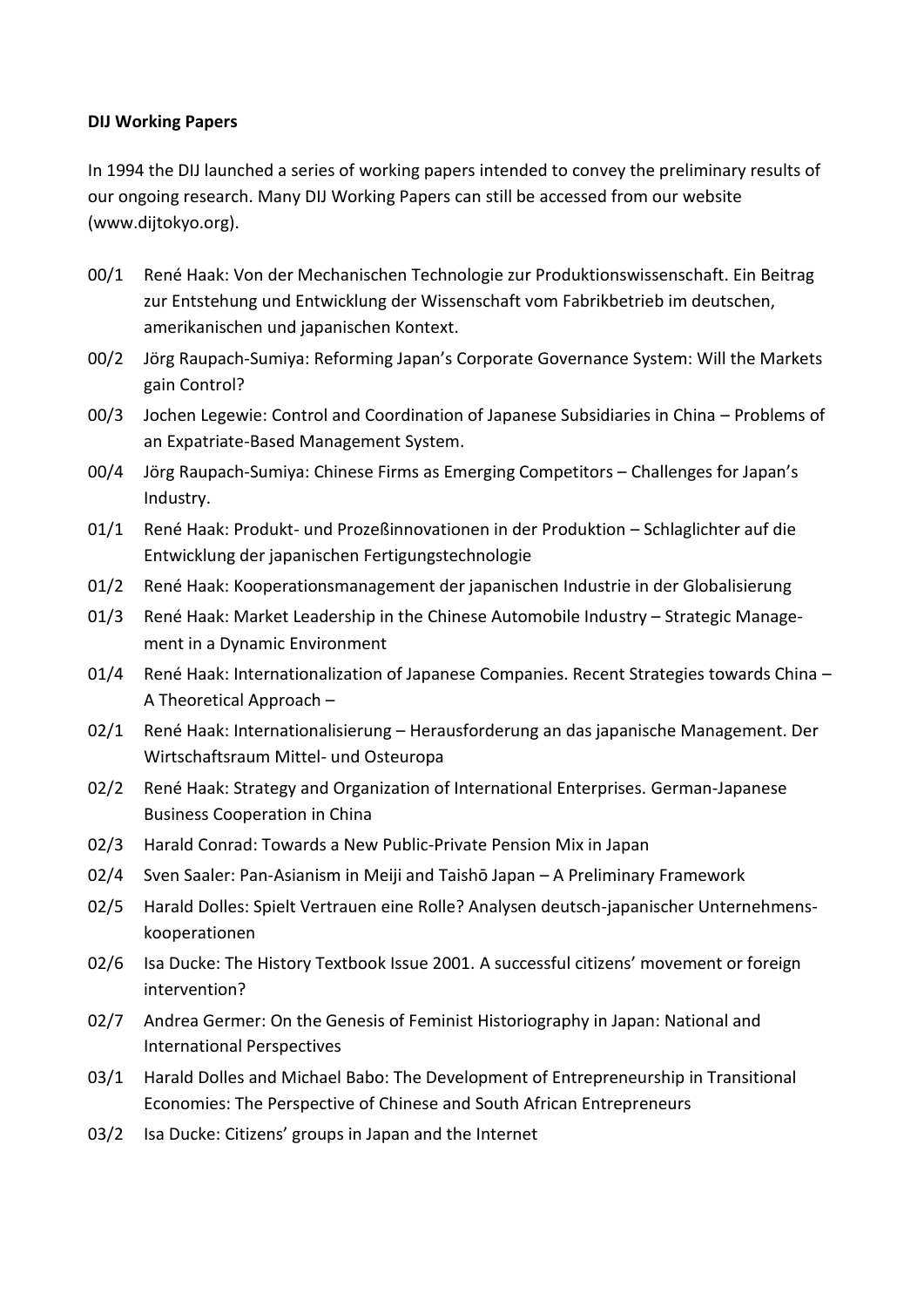- 03/3 Sven Saaler: Japanese Foreign Policy After World War I: National Sovereignty, International Cooperation and Regional Integration
- 03/4 Monika Schrimpf: Counseling in New Religious Movements the case of Shinnyoen and PL Kyōdan
- 04/1 Andrea Germer: "A History of Woman": Nature, Culture, and the Category of the Slave
- 04/2 Andrea Germer: "The Inner and the Outer Domain": Sexuality and the Nation-State in Feminist Historiography in Japan
- 04/3 Andreas Moerke and Harald Dolles: Corporate Governance in Multinational Corporations during Turbulent Times – Cases from the Automotive Industry
- 05/1 Harald Dolles and Sten Söderman: Globalization of Sports The Case of Professional Football and its International Management Challenges
- 05/2 Isa Ducke and Andreas Moerke: Aging Population, Knowledge Spill-Over and Civil Society
- 05/3 Harald Conrad and Victoria Heindorf: Farewell to the Seniority Principle? Aging Workforces and the Restructuring of Japanese Compensation Practices
- 05/4 Andreas Moerke und Simon Kamann: Herausforderungen des demographischen Wandels: Fallbeispiel Automobilindustrie
- 05/5 Harald Dolles and Sten Söderman: Ahead of the Game The Network of Value Captures in Professional Football
- 05/6 Harald Dolles and Sten Söderman: Implementing a Professional Football League in Japan Challenges to Research in International Business
- 05/7 Harald Dolles and Niklas Wilmking: International Joint Ventures in China after WTO Accession: Will Trust Relations Change?
- 06/1 Annette Schad-Seifert: Japans kinderarme Gesellschaft Die niedrige Geburtenrate und das Gender-Problem
- 06/2 Gabriele Vogt: Japan's Green Networks: Going Transnational?
- 06/3 Gabriele Vogt: Doors wide shut? The current discourse on labor migration to Japan
- 06/4 Annette Schad-Seifert: Coping with Low Fertility? Japan's Government Measures for a Gender Equal Society
- 06/5 Gabriele Vogt: Facing the Challenge of Immigration? The State, Civil Society and Structures of Interdependence
- 06/6 Peter Backhaus: Care, control, and communication: Linguistic interaction between staff and residents in a Japanese nursing home for the elderly
- 06/7 Harald Conrad: Turning Boomers into Boomerangs Japanese Human Resource Management Practices and the Aging Workforce
- 06/8 Andreas Moerke: Internationalization Strategies of the German and Japanese Automobile and Supplier Industries
- 07/1 Gabriele Vogt, Philipp Lersch: Migrant Support Organizations in Japan A Survey